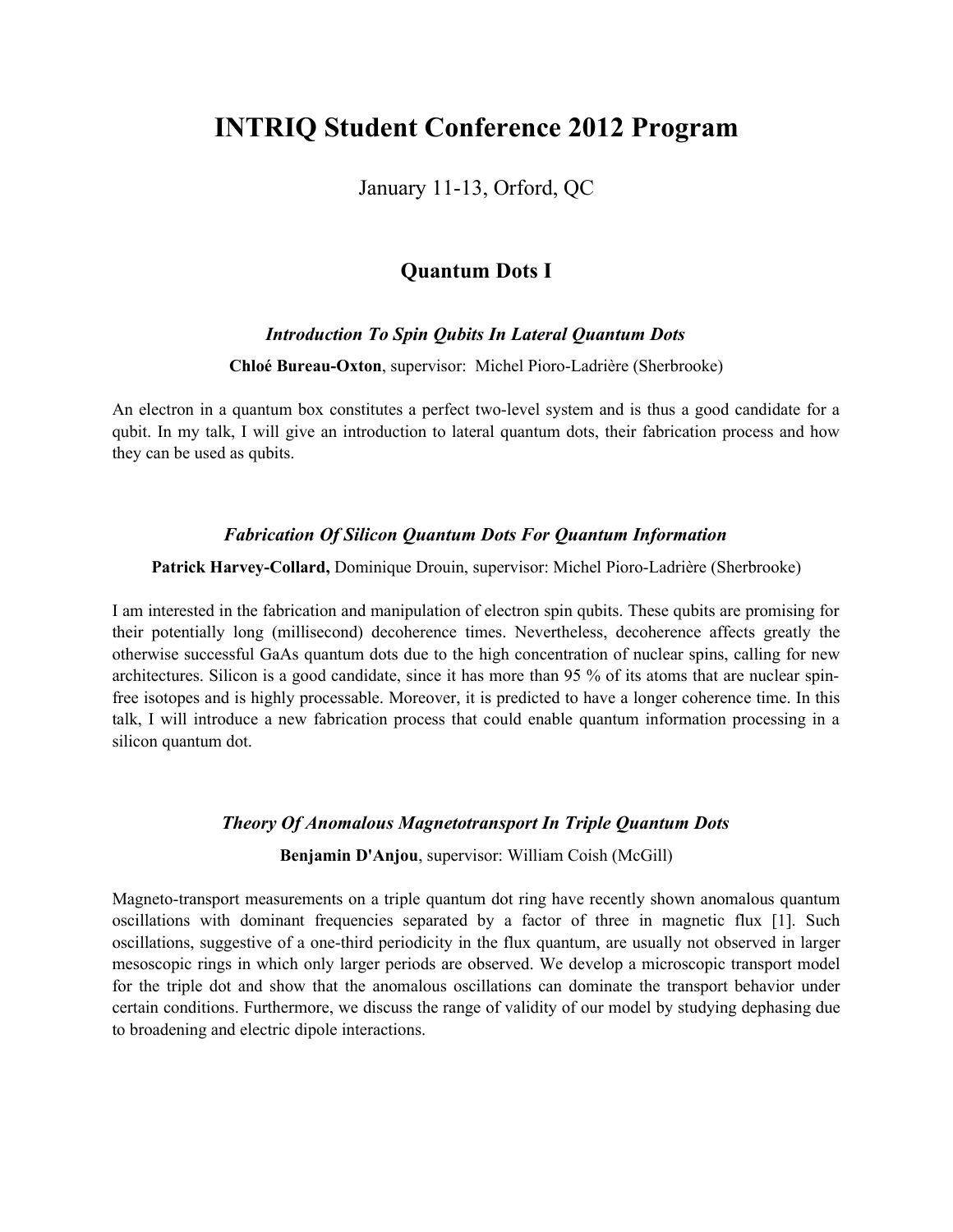### *Theory Of Heavy-Hole Spin-Echo Decay* **Xiaoya (Judy) Wang,** supervisor: William Coish (McGill)

Heavy-hole spin states have emerged as a robust new qubit candidate. Nevertheless, the coupling of the hole spin to nuclei in the surrounding medium likely limits hole-spin coherence and has, until very recently, been overlooked. We describe the real-time spin decoherence of a heavy-hole in a semiconductor quantum dot, subject to spin echo pulses. Including the (previously neglected) nuclear Zeeman term in the Hamiltonian, we find a nontrivial dependence of the decay on the applied magnetic field. We also observe motional narrowing and envelope modulation, which could significantly extend the hole-spin memory time in near-future experiments.

## **Topological Quantum Computing**

## *Search for non-Abelian Anyons in the 5/2 fractional quantum hall state* **Benjamin Schmidt**, supervisor: Guillaume Gervais (McGill)

An ideal candidate system for practical quantum computation should be easy to manipulate, yet, paradoxically, robust against decoherence, which is in a sense manipulation by the environment. Two dimensional particles known as non-Abelian anyons are of particular interest, since their set of degenerate ground states are topologically protected from local perturbations. I will discuss our proposal for an experiment to probe the 5/2 fractional quantum state for non-Abelian behaviour by directly detecting the topologically degenerate ground state via an unusual adiabatic cooling effect. I will also discuss our progress toward implementing the scheme experimentally.

## *Majorana Fermions In Semiconductor Heterostructures*

#### Michel Savard, Chenxu Shao, Binxin Wu, supervisor: Guillaume Gervais (McGill)

It was found a long time ago that the Dirac equation can be modified to allow one real solution that would describe a special particle with the elegant property of being its own anti-particle. Taking the name of its discoverer, the Majorana fermions have received a lot of attention lately in the condensed matter community because they are believed to be a suitable qubit for fault tolerant quantum computing. In this talk I will present a progress report on our group`s efforts to tackle the challenge of creating these long sought particles in a solid state system. This project is a collaborative work between three groups from McGill University and emphasis will be put on the specific experimental techniques and device architecture we plan to use to obtain the elusive Majorana fermions.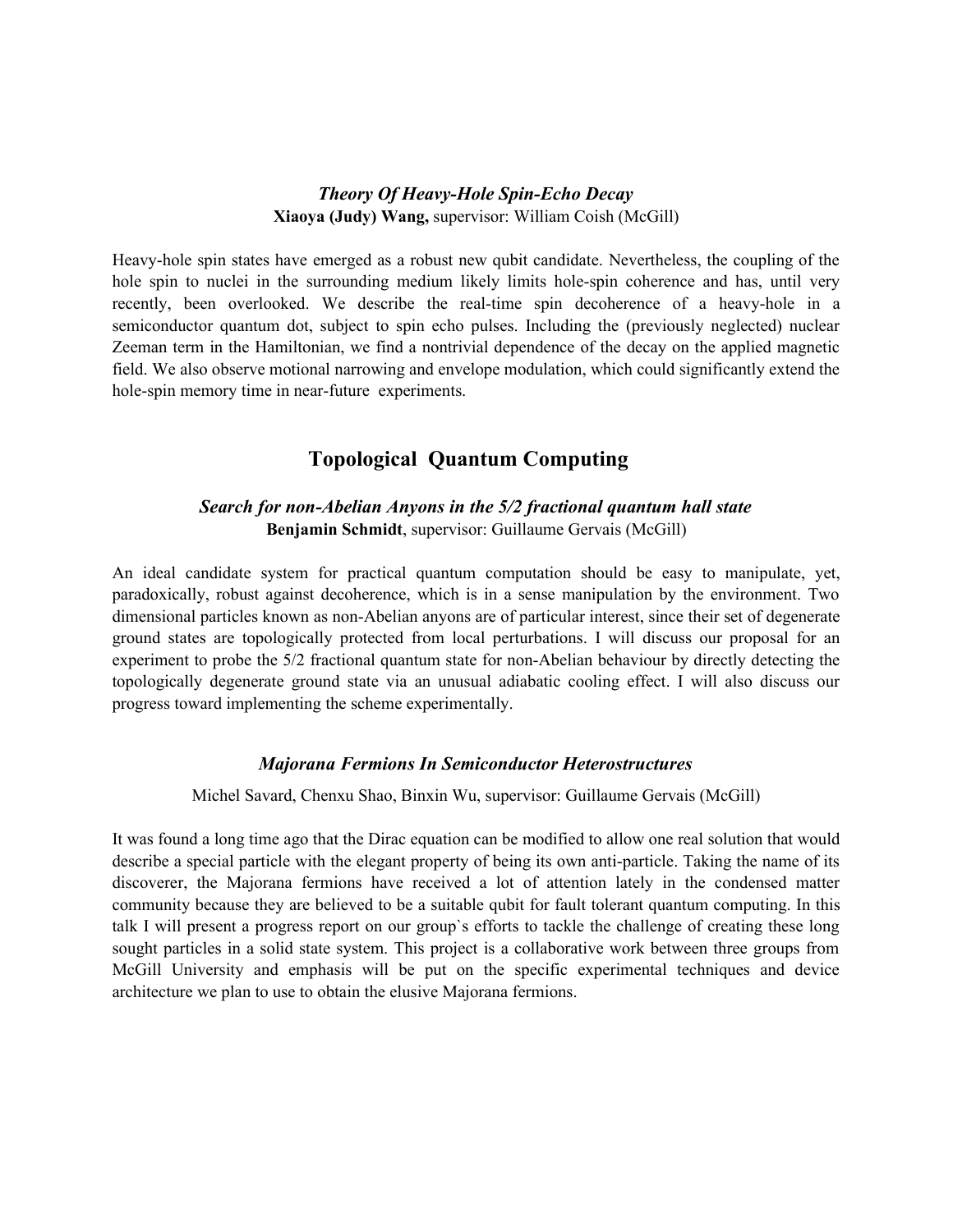#### *Topological Decoding Through Artificial Confinement*

**Guillaume Duclos-Cianci**, supervisor: David Poulin (Sherbrooke)

2D topological stabilizer codes have attracted a lot of attention in recent years for two main reasons. First, they provide exactly solvable models which exhibit topological order and anyonic excitations. Second, they naturally lead to quantum stabilizer error-correcting codes having macroscopic minimum distance. Although these codes are robust at zero temperature, quasi-particles appear and freely diffuse in the system at any finite temperature. If this diffusion is unchecked, errors will occur. Consequently, active error-correction is needed. We want to propose a cellular automaton that would perform this correction. It would \"manually\" confine the quasi-particles by simulating articifial attraction between them and moving them accordingly. We obtained encouraging preliminary results for error-correction and hope to generalize them to fault-tolerance.

## **Quantum Information**

#### *Characterizing Entanglement*

Benno Salwey, supervisors: Gilles Brassard and Alain Tapp (Université de Montréal)

I will give a brief introduction into entanglement and local operations(LOCC). Then, a mathematical characterization of entanglement is introduced and known results are presented such as the distinctness of W and GHZ entanglement. Finally, the concept of permutation operations on multiple copies of a (multipartite) state will be introduced and shown to serve as a powerful tool for the characterization of entanglement.

#### *Coding For Classical-Quantum Channels*

**Ivan Savov**, supervisor: Patrick Hayden (McGill)

Sending classical data over a quantum channel is one of the fundamental problems of quantum information theory. The Holevo-Schumacher-Westmoreland Theorem gives a precise characterization of the classical capacity of classical-quantum channels. The proof combines classical probability theory (for the random encoding used by the sender) and quantum theory (for the choice of decoding measurement performed by the receiver). This presentation will give an intuitive explanation of the HSW Theorem. Time permitting, we will discuss generalizations to classical-quantum channels with many senders/receivers (network information theory).

#### *Quantum Query Complexity*

#### **Artem Kaznatcheev**, supervisor: Prakash Panangaden (McGill)

A 'hard' computation is measured by use of resources such as energy, space or time. Unfortunately, the most popular notion of hardness — time complexity — is notoriously difficult to characterize in a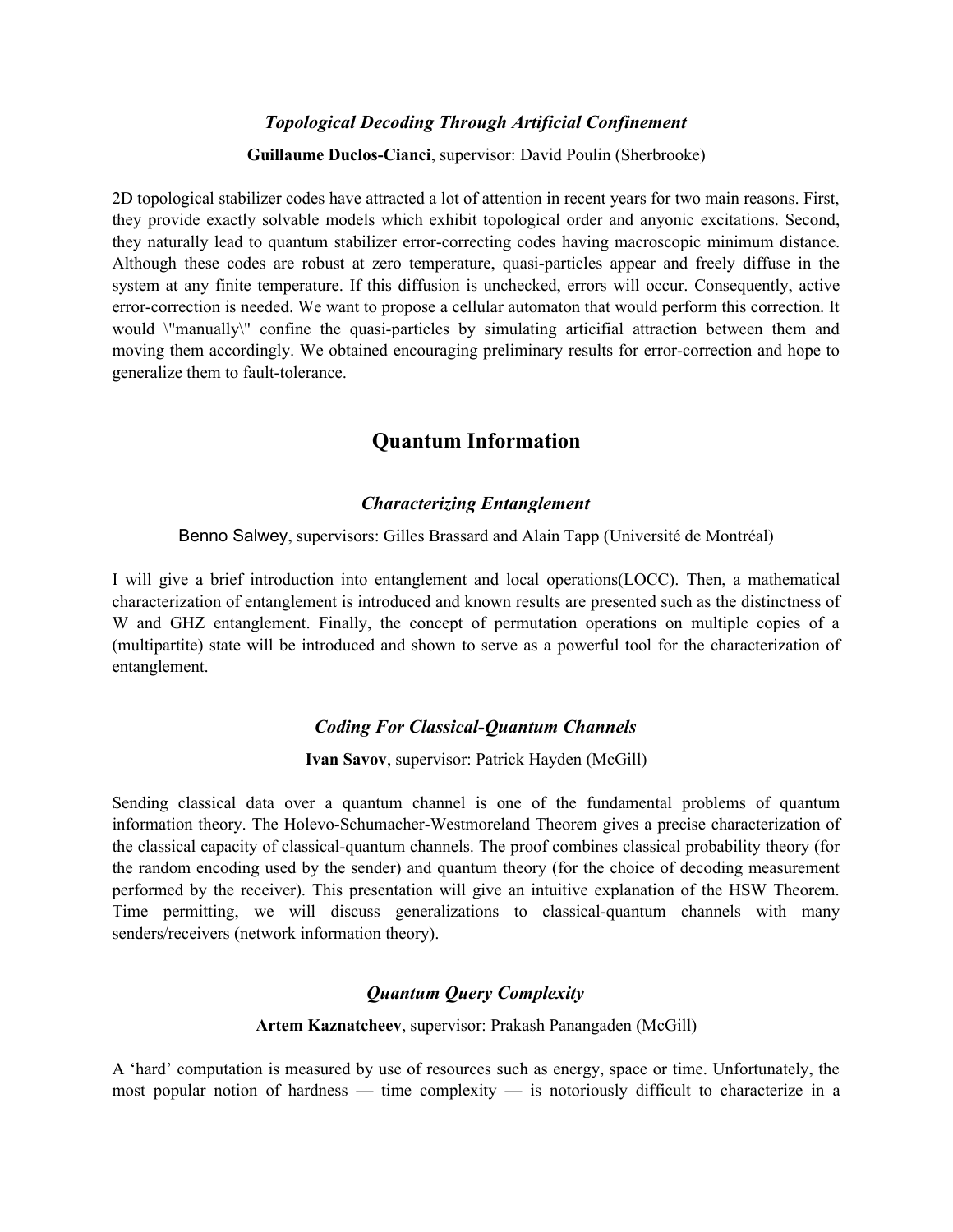quantum (or classical) computing model. If we want to show what a model of computation can and can't do or seperate two (or separate two models), we must use a related, but simpler measure of complexity. For quantum computing this measure is quantum query complexity. This talk will introduce quantum query complexity and the powerful lower bound technique of the (negative) adversary method. If time permits we will also sketch how the negative adversary method perfectly characterizes quantum query complexity through its connection to span programs.

#### *Guildenstern And Rosencrantz In Quantumland*

#### **Paul Raymond-Robichaud,** Vincent Duhamel, supervisor: Gilles Brassard (Université de Montréal)

Welcome to a theater play by Tom Stoppard! With the power of His pen, He can create strange worlds! Each of these worlds are deterministic, yet create the terrible illusion of randomness! These worlds will be inhabited by copies of Guildenstern and Rosencrantz, seeking first and foremost to understand the Law of its Creator. Does it truly matter whether they are living a simple life in a single lonely universe, or whether they are living in a travesty of a life where they die each night only to have multiple copies of them appear each morning in various universes for all eternity?

## **Quantum Dots II**

#### *Large Magnetic Field Generation For Ultra-Fast Single Spin Rotations*

#### **Julien Camirand Lemyre**, C. Bureau-Oxton, S. Rochette, M. Lacerte, W.A Coish, supervisor: M. Pioro-Ladrière (Sherbrooke)

Spin qubit have proved to be good candidate for the implementation of a quantum computer. However, single-spin rotations in GaAs/AlGaAs quantum dots are limited by the hyperfine interaction with the neighboring nuclear spins. This interaction causes decoherence on a timescale of 10-100ns. In order to achieve high fidelity single-spin rotations, we need to be able to manipulate the electron spin faster than the decoherence. I will first show how this is possible using large magnetic fields gradients in quantum dots. Then, I will explain different strategies to produce these magnetic fields with micro-fabricated magnets.

#### *Integration of micro-magnets to silicon double quantum dots for spin control*

**Sophie Rochette**, supervisor: Michel Pioro-Ladrière (Sherbrooke)

Spins are a promising avenue for the implementation of a quantum computer. Information is encoded in the electron spin, which is confined electrostatically by a quantum dot in a semi-conductor substrate, and manipulated by micro-magnets. Fabrication and control methods for this type of devices are very well known and used, but progress is limited by the fast decoherence arising from the host material's nuclear spins. By using a material with a smaller nuclear magnetic field, such as silicon, instead of widely-used materials such as gallium arsenite, we could greatly reduce the decoherence in our quantum dots. Many models have been proposed for silicon-based quantum dots. In this presentation, I will briefly describe the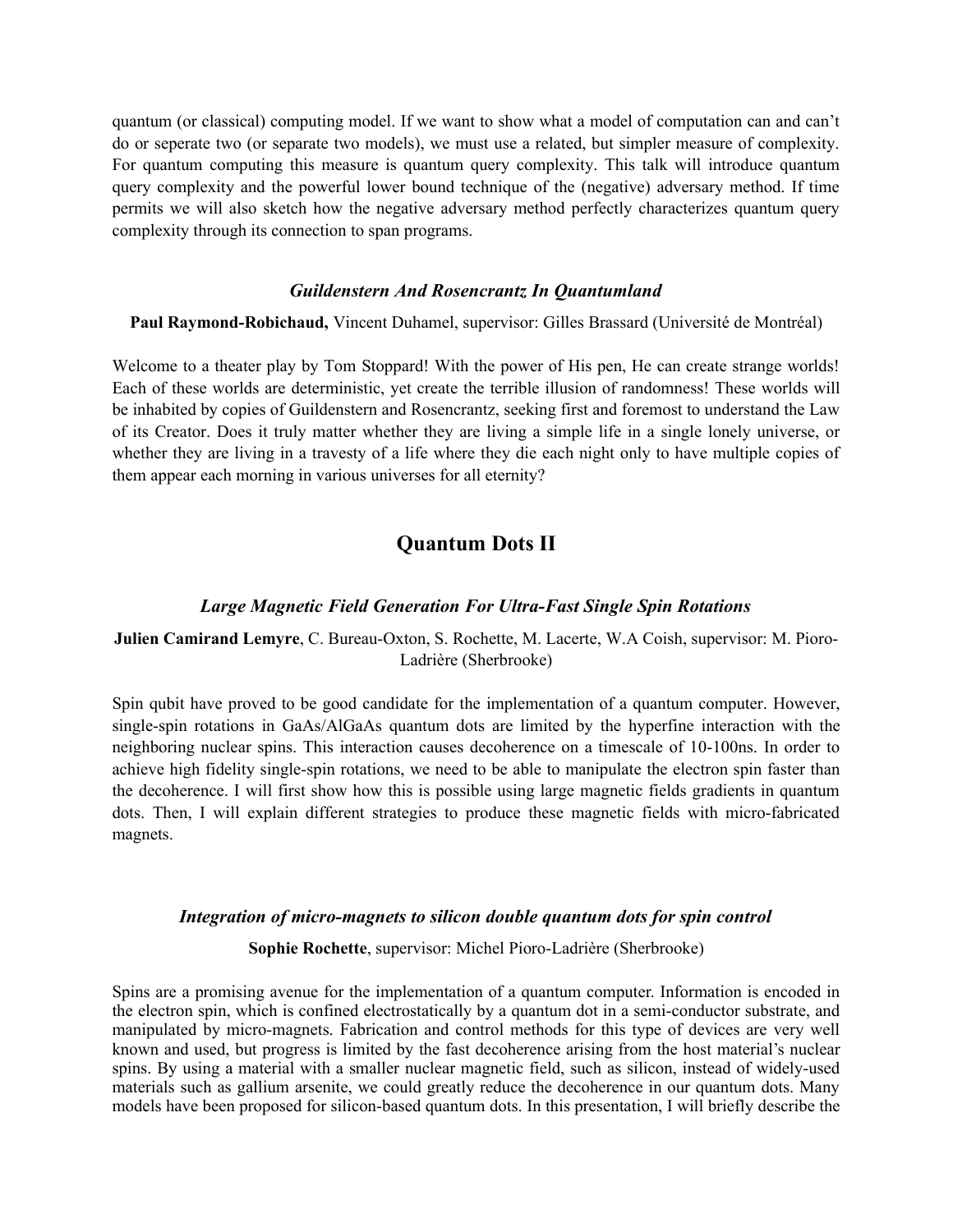design of enhancement mode silicon MOS double quantum dot developped by the group of Malcolm S. Carroll, from Sandia National Laboratories. I will then present some simulation's results of micro-magnets integration on those quantum dots for spin control. Finally, If time allows it, I'll talk a little bit about the experimental difficulties of this project.

#### *Quantum Cellular Automata: From Concept To Fabrication*

#### **Gabriel Droulers**, supervisor: Michel Pioro-Ladrière (Sherbrooke)

As classical (CMOS) information technologies approach their performance limits, alternative concepts are developed to enable continuous performance increase of devices and chips. A Quantum Cellular Automata (QCA) is a device used for classical computing at very low energies. This device is based on the position of a few electrons in the circuit instead of the movement of many in the actual CMOS technology. Also, computation is done with the ground state and is edge-driven which gives this approach very high energy efficiency. Spin effects in QCA are unexplored and may lead to quantum information as well.

## **Superconducting Qubits**

## *Quantum Computing with Superconducting Circuits : an Introduction* **Maxime Boissonneault,** supervisor: Alexandre Blais (Sherbrooke)

If you were to build a classical computer, you would probably think of semi-conductors, integrated circuits and transistors. If you want to build a quantum computer however, all bets are off on the technology that you could use. There are many proposals out there, and each has its pros and cons. Electrical circuits, may them be semi- or super-conducting, have the advantage of relying on well developped and controlled fabrication techniques. In this talk, I will introduce the why and the how, as well as the good, the bad and the interesting about superconducting circuits as an architecture for quantum computing.

#### *Quantum Gates By Qubit Frequency Modulation In Circuit QED*

**Félix Beaudoin**, supervisor: Alexandre Blais (Sherbrooke)

Several types of two-qubit gates have been realized experimentally in circuit QED. These are based, for example, on tuning the pair of qubits in resonance with each other [Majer, Nature 449, 443-447 (2007)] or on a microwave pulse on one qubit at the transition frequency of a second qubit [Chow, Phys. Rev. Lett. 107, 080502 (2011)]. Another realization is based on a sequence of blue-sideband transitions generated by microwave pulses [Leek, Phys. Rev. B 79, 180511(R) (2009)]. Here, we propose a different approach relying on oscillations of the qubit frequency using a flux-bias line. We explain how frequency modulation leads to tunable qubit-resonator and qubit-qubit interactions. We also show how this form of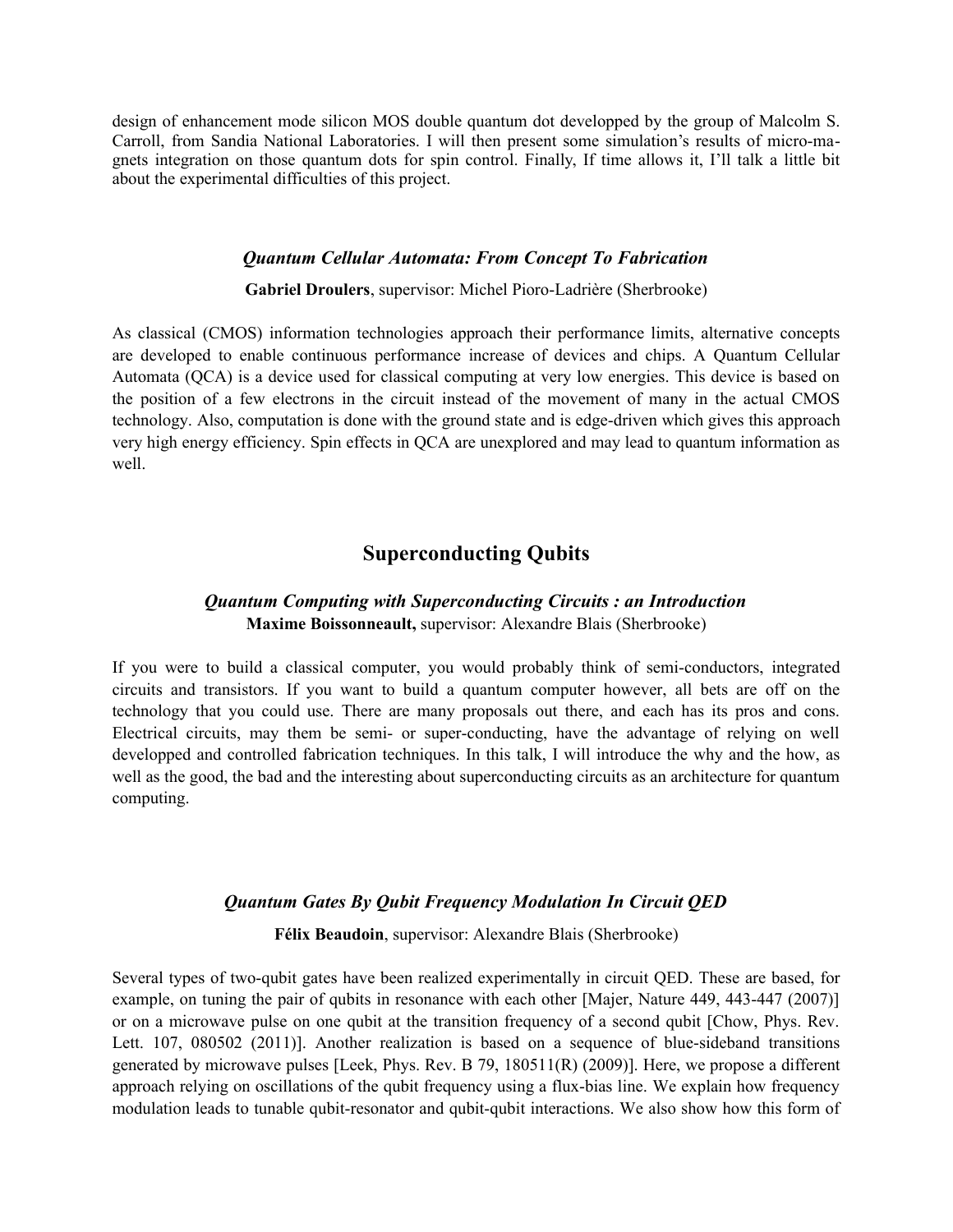quantum control leads to faster (first-order) sideband transitions and consider applications to two-qubit gates.

### *Quantum Optics in a Transmission Line*

**Kevin Lalumière**, Barry Sanders, supervisor: Alexandre Blais (Sherbrooke)

Quantum optics is a field that is interested in the interaction between light and atoms. There's been a lot of spectacular experiments in quantum optics, especially in cavity quantum electrodynamics, where an atom interact strongly with the electromagnetic field when it passes through a cavity. In this talk, I will explain how to do such experiments in electric circuit with artificial atoms. The main advantage of doing this is that we have a really precise control over the hamiltonian parameters when working with an electrical circuit.

## *[talk cancelled] Hong-Ou-Mandel Interference In Circuit QED Experiments*

**Matthew Woolley**, supervisors: Alexandre Blais and Aashish Clerk (Sherbrooke and McGill)

The Hong-Ou-Mandel (HOM) effect is a quantum interference effect whereby two indistinguishable photons incident at either side of a balanced beam splitter will be detected together at one output port or the other, but never with one photon at each output port. Here we determine the signature of microwave HOM interference in a system consisting of two independent circuit QED systems out-coupled into an onchip microwave beam splitter. Preliminary experimental results from the group of Wallraff at ETH Zurich will be discussed.

## **Other Physical Systems**

## *Gpu Acceleration And An Application To Quantum Transport*

**Mohammed Harb,** supervisor: Hong Guo (McGill)

Modern high performance computers are heterogeneous systems consisting of multi-core processors and specialized GPU. Graphics Processing Units (GPU) contain hundreds of cores, consume less power and are ideal for performing certain computationally intensive operations that have crippled performance in the past. We discuss our GPU implementation, the pros and cons of this kind of approach and present benchmarks and comparisons to several other platforms. Although GPU acceleration can be applied to any branch science or engineering, I will present a concrete quantum transport application: computing the transmission function of a  $\sim$ 140,000 atom Si system using four Nvida Tesla C2050 cards.

## *Practical Characterization Of Quantum Devices Without Tomography*